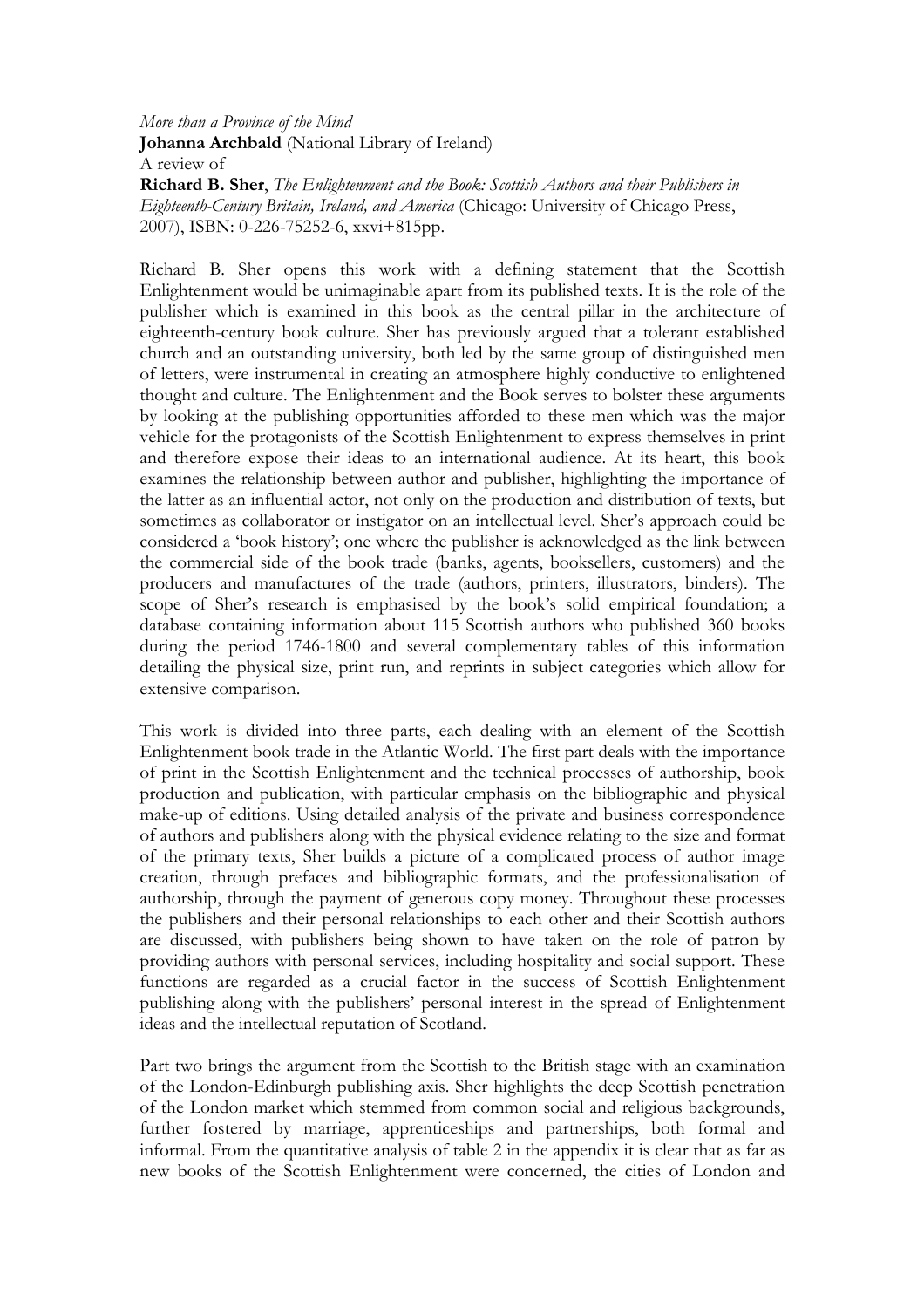Edinburgh were at the publishing forefront. About two-thirds of the Edinburgh titles in the study can be linked with London through co-publication or the role of selling agent. Such evidence usually found in imprints indicates that various strategies of co-publication and collaboration were common and successful ventures in the period. Though collaboration was not unusual in this period, the level of large intercity co-publication networks developed between Edinburgh and London publishers were quite extraordinary, particularly in light of the normally guarded attitude of London publishers towards copyright and reprints. The largest firm involved in the 360 editions of the study was the London firm of Andrew Millar continued by Cadell, and then Cadell & Davies with the Edinburgh firm founded by Alexander Kincaid, and continued by William Creech, second in terms of imprints related to Scottish Enlightenment authors. The fortunes of each of these firms and many other contemporaries are examined by Sher and what emerges is a two stage process; in the first instance the five founding booksellers of the Scottish Enlightenment (Millar, Strahan, Hamilton, Balfour and Kincaid) published and promoted new work by Scottish authors from the mid-eighteenth century using London and Edinburgh as their bases of operation; in the second the foundations of Scottish Enlightenment publishing were broadened to include some English booksellers based in London who increased competition for manuscripts and further bolstered the image of the author by the rising copy money paid to authors. Sher also points out that the 1774 judgment on literary property did not have the disastrous effect as has previously been presumed (28, 352-56, 399).

The Atlantic context of Sher's argument is detailed in part three. The Dublin reprint trade (the second city in the British Empire in terms of politics and publishing in this period) played an influential role in disseminating the books of the Scottish Enlightenment to a wider readership due to their ability to avoid copyright payments and lower production costs. The competition from reprints, particularly those from Dublin, likely forced the London booksellers to speed up their publication of cheaper octavo editions of major quarto works to stop the Irish reprints from flooding the English and American markets, though their penetration of the latter was quite extensive. Beyond Ireland, the influence of Irish-trained book trade personnel who emigrated to America was also critical as they brought with them a knowledge of the economic and social impact of good cheap reprints. Sher's analysis follows the careers of several Irish and Scottish booksellers who entered the American market such as Dubliner Mathew Carey and the Scottish booksellers Thomas Dobson and William Young who variously copied and eventually 'Americanised' reprinted texts to become not only Atlantic agents of the Scottish Enlightenment but vehicles for an emerging American Enlightenment.

As a whole this work is very articulate and illuminates the importance of authorpublisher relations as well as the importance of an Atlantic perspective for the eighteenth-century book trade. It also highlights the importance of peripheral cities such as Dublin and Philadelphia as print centres. John Feather once provocatively argued that English provincial printers, and to some extent the provincial print centres of the British Empire, were left with little more than 'the scraps from the London table' (The Provincial Book Trade in Eighteenth-Century England (Cambridge, 1985), 120). Sher's detailed and considered analysis of the reprint culture of this period exposes this assessment as over-simplified at best, as reprints played an important economic and social role in the dissemination of Enlightenment texts and ideas and in the development of a widening Atlantic book trade.